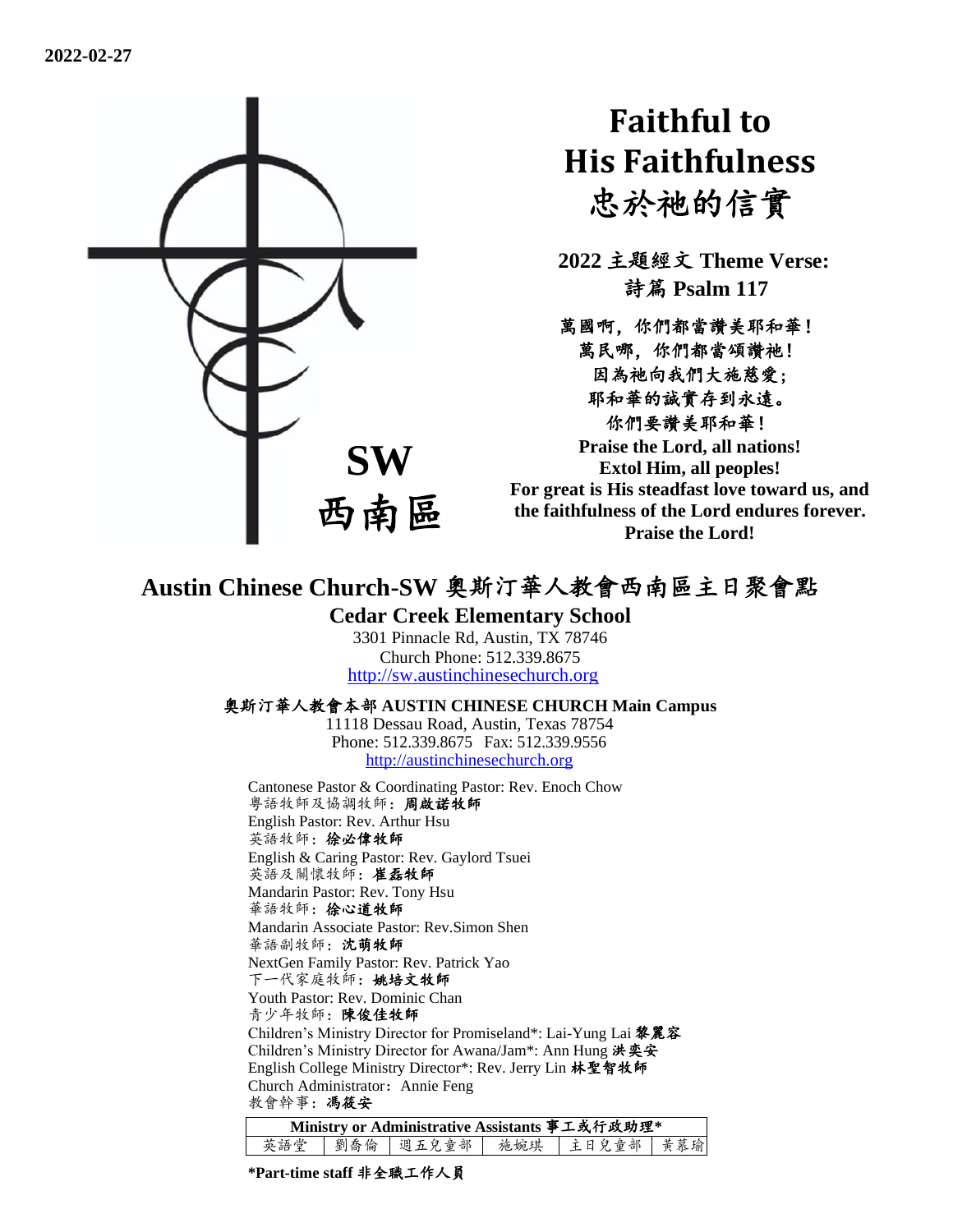詩歌敬拜及禱告 Worship and Prayer

信息 Sermon: 石懷東牧師 Pastor Daniel Shih 翻譯 Translator: 張光誼姊妹 Vivian Lau

## 以賽亞書 **Isaiah 40:27-31**

## 展開夢想的翅膀 **Soaring the Wings of Your Dream**

奉獻禱告、歡迎、報告 Offering Prayer, Welcome a and Announcements

祝禱 Benediction

## 普世宣教禱告**:** 中國**:** 西藏維吾爾族 **Pray for Global Mission: China-UUPG Uyghur**

人口: 11,921,000 (99.9%福音未及); 文化基督徒: 0.01%; 福音重生基督徒 0.01%, 主要宗教: 伊斯蘭。維吾 爾族是多個突厥族的融合,在八世紀中葉因戰亂從蒙古南遷至中國新疆。在12,13 世紀,維吾爾的祖先 突厥部族曾大部分是基督徒,但在 14 世紀以後的五百年裡,伊斯蘭逐漸成為他們的主要信仰。1892-1930 的四十年裡,瑞典的差會重新在喀什維吾爾族裡傳揚福音,但 1933 年莎車的統治者驅逐了宣教士,並殺 害基督徒。今天的維吾爾人自認是穆斯林,信仰伊斯蘭和傳統迷信。求神保守維吾爾民,讓他們看見神 的愛;求神開維吾爾人的眼和心,得見耶穌基督的恩典;求神差遣漢族基督徒和宣教士到眾人中作見證。

Population: 11,921,000 (100% Unreached); Christian Adherent: 0.01%; Evangelicals 0.01%, Primary Religion: Islam. In the mid-8th century the Uyghur inhabited part of present-day Mongolia. Most Uyghur live in Xinjiang province in western China. During the 12th and 13th centuries, the whole Turkic tribes were considered Christian. In the 14th century, Islam gradually became their main belief. For four decades from 1892 to 1930, Swedish missionaries resumed evangelism among the Uyghurs in Kashgar, but in 1933 the rulers of Shache expelled missionaries and killed Christians. Today's Uyghurs identify themselves as Muslims, believe in Islam and traditional superstition. Pray for the hearts of Uyghur people be opened to Jesus' love for them; pray that Han Chinese believers would lead the way and demonstrate the compassion of Christ towards the Uyghurs.

|                  |              |              |                | 西南區上主日聚會出席人數 Attendance of the Last Sunday @ ACC-SW |  |
|------------------|--------------|--------------|----------------|-----------------------------------------------------|--|
| $9:00-10:30$ AM  | 成人 Adult: 45 | 青少年 Youth: 8 | 學童 Children: 9 | 婴孩 infant: 0                                        |  |
| $10:45-11:45$ AM | 成人 Adult: 38 | 青少年 Youth: 7 | 學童 Children: 9 | 婴孩 infant: 0                                        |  |

## 全教會上週奉獻收入暨預算一覽表 **ACC's Offering Last Week and Budget**

|              | 上週               | 每週需要               | 截至上週已收                 | 截至上週需要      | 截至上週盈缺       |
|--------------|------------------|--------------------|------------------------|-------------|--------------|
|              | <b>Last Week</b> | <b>Weekly Need</b> | <b>Accum. Offering</b> | Accum, Need | Accum. Diff. |
| 經常費 General  | \$19,771         | \$38.521           | \$202,710              | \$308,168   | $-$105.458$  |
| 宣教 Mission   | \$2.547          | \$7.663            | \$27,937               | \$61.308    | $-$ \$33.371 |
| 擴展 Expansion | \$153            | \$4.808            | \$5,760                | \$38,462    | $-$ \$32,701 |

瑪拉基書 Malachi 3:10 萬軍之耶和華說:你們要將當納的十分之一全然送入倉庫,使我家有糧,以此試試我,是否 為你們敞開天上的窗戶,傾福與你們,甚至無處可容。

Bring the full tithe into the storehouse, that there may be food in my house. And thereby put me to the test, says the Lord of hosts, if I will not open the windows of heaven for you and pour down for you a blessing until there is no more need.